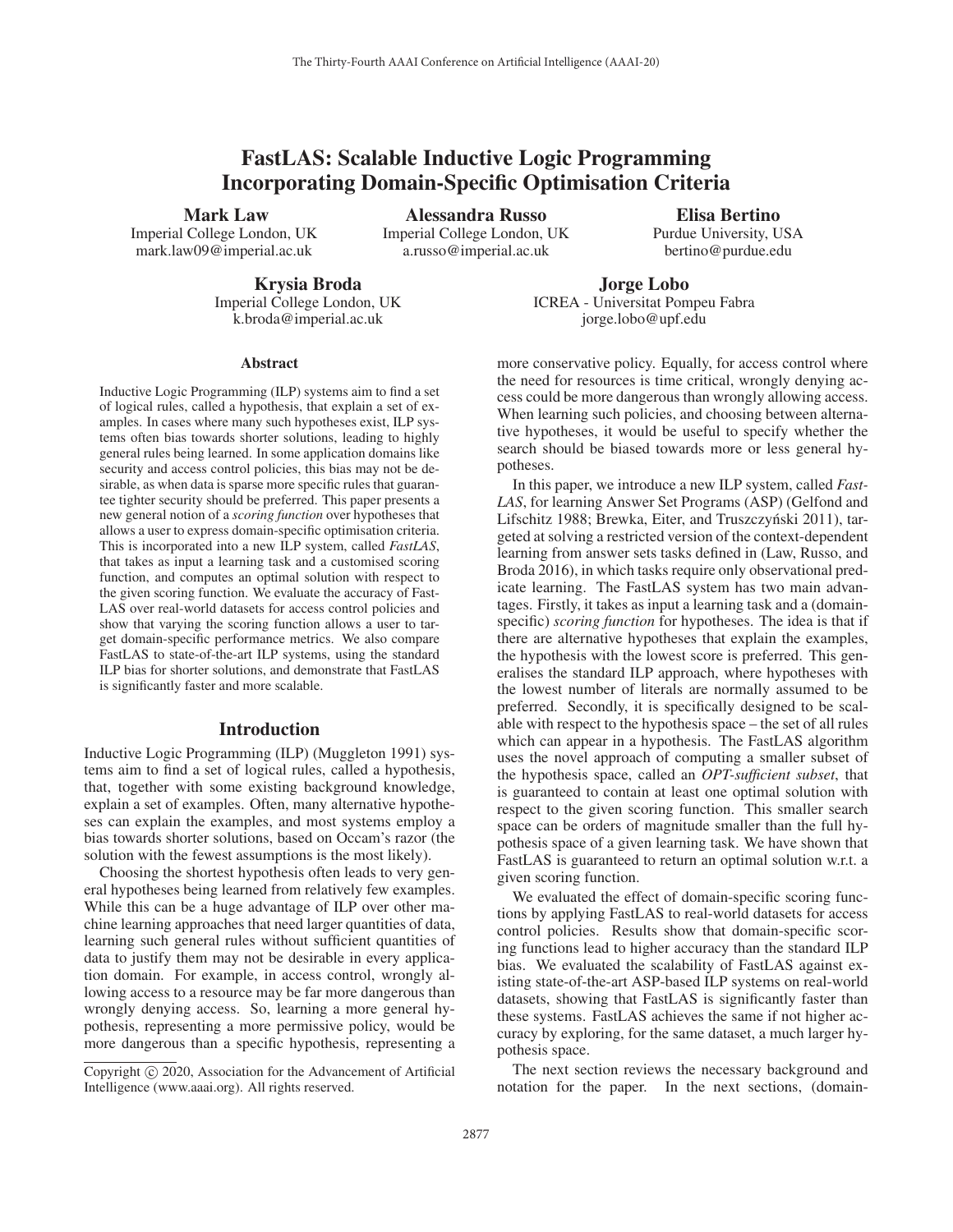specific) scoring functions and the FastLAS algorithm are presented, followed by an evaluation of the approach. The paper concludes with discussions of related and future work.

# Background

This section introduces basic notions used throughout the paper. Given any (first-order logic) atoms h,  $b_1,\ldots,b_n, c_1,\ldots,c_m, a \text{ normal rule is } h-b_1,\ldots,b_n,$ not  $c_1, \ldots$ , not  $c_m$ , where h is the *head*,  $b_1, \ldots, b_n$ , not  $c_1, \ldots$ , not  $c_m$  (collectively) is the *body* of the rule, and "not" represents negation as failure. Rules of the form  $: b_1, \ldots, b_n$ , not  $c_1, \ldots,$  not  $c_m$  are called *constraints*. The head (resp. body) of a rule R is denoted  $head(R)$ (resp.  $body(R)$ ) and  $body^{+}(R)$  and  $body^{-}(R)$  denote the positive and negative body literals in R, respectively. A rule R is said to be a *subrule* of a rule  $R'$  if and only if  $head(R) = head(R')$  and  $body(R) \subseteq body(R')$  (we call R a *strict-subrule* if  $R \neq R'$ ). In this paper, unless stated otherwise, we assume an ASP program to be a set of normal rules and constraints. The Herbrand Base of a program P, denoted  $HB_P$ , is the set of variable free (ground) atoms that can be formed from predicates and constants in P. The subsets of  $HB_P$  are called the (Herbrand) interpretations of *P*. Given a program *P* and an interpretation  $I \subseteq HB_P$ , the *reduct*  $P<sup>I</sup>$  is constructed from the grounding of P in 3 steps: firstly, remove rules whose bodies contain the negation of an atom in I; secondly, remove all negative literals from the remaining rules; and finally, replace the head of any constraint with  $\perp$  (where  $\perp \notin HB_P$ ). Any  $I \subseteq HB_P$  is an *answer set* of P iff it is the minimal model of  $P^T$ . The set of answer sets of a program P is denoted AS(P). *Programs* is the set of all ASP programs and *Rules* is the set of all ASP rules. For an introduction to ASP, please see (Gelfond and Kahl 2014).

We now present the form of examples used in this paper, which were first formalised in (Law, Russo, and Broda 2018b). A *partial interpretation* e is a pair of sets of ground atoms  $\langle e^{inc}, e^{exc} \rangle$ ; we refer to  $e^{inc}$  and  $e^{exc}$  as the *inclusions* and *exclusions* respectively. An interpretation I is said to *extend* e iff  $e^{inc} \subseteq I$  and  $e^{exc} \cap I = \emptyset$ . A *weighted context-dependent partial interpretation* (WCDPI) is a tuple  $e = \langle e_{id}, e_{pen}, e_{pi}, e_{ctx} \rangle$ , where  $e_{id}$  is an identifier for  $e$ ,  $e_{pen}$  is either a positive integer or  $\infty$ , called a penalty,  $e_{pi}$  is a partial interpretation and  $e_{ctx}$  is an ASP program called a *context*. A WCDPI e is *accepted* by a program P if and only if there is an answer set of  $P \cup e_{ctx}$  that extends  $e_{pi}$ .

## Hypothesis Spaces

Many ILP systems (e.g. (Muggleton 1995; Ray 2009; Srinivasan 2001; Kazmi, Schüller, and Saygın 2017)) use mode declarations as a form of language bias to specify hypothesis spaces. In this paper, we follow a similar approach. A *mode bias* is defined as a pair of sets of mode declarations  $\langle M_h, M_b \rangle$ , where  $M_h$  (resp.  $M_b$ ) are called the *head* (resp. *body*) *mode declarations*. Each mode declaration is a literal whose abstracted arguments are either  $var(t)$  or const(t), for some constant t (called a *type*). Informally, a literal is *compatible* with a mode declaration m if it can be constructed by replacing every instance of  $var(t)$  in m with

a variable of type  $t$ , and every const $(t)$  with a constant of type t.<sup>1</sup>

**Definition 1.** *Given a mode bias*  $M = \langle M_h, M_b \rangle$ , *a normal rule*  $R$  *is in the search space*  $S_M$  *if and only if (i) the head of* R *is compatible with a mode declaration in* Mh*; (ii) each body literal of* R *is compatible with a mode declaration in* Mb*; and (iii) no variable occurs with two different types.*

## Scoring Functions

This section presents the new notion of a *scoring function* and formalises the learning task targeted by FastLAS. This new learning task is based on the *Learning from Answer Sets* tasks used by the ILASP (Inductive Learning of Answer Set Programs) systems (Law, Russo, and Broda 2014; 2015a; Law 2018). Specifically, Definition 2 of *Observational Predicate Learning from Answer Sets* tasks is a restriction of Learning from Answer Sets tasks, allowing only *Observational Predicate Learning* (where the predicates in the examples coincide with the predicates defined by the hypothesis), non-recursive hypotheses, and programs with exactly one answer set.

Definition 2. *An* Observational Predicate Learning from Answer Sets *(ILP<sup>OPL</sup>)* task is a tuple  $T = \langle B, M, E^+ \rangle$ *where* B *is an ASP program called background knowledge,* M *is a mode bias, and* E<sup>+</sup> *is a set of WCDPIs such that*  $\forall e \in E^+, |AS(B \cup e_{ctx})| = 1$ , and no predicate in  $M_h$ *occurs in*  $M_b$  *or in the body of any rule in*  $\hat{T}$ *.* 

- *A hypothesis*  $H \subseteq S_M$  *covers an example*  $e \in E^+$  *iff* B ∪ H *accepts* e*.*
- H *is an inductive solution of* T *(written* H ∈  $ILP_{LAS}^{OPL}(T)$ *)* iff  $\forall e \in E^+$  s.t.  $e_{pen} = \infty$ , H covers e.
- *T* is satisfiable iff  $ILP_{LAS}^{OPL}(T) \neq \emptyset$ .  $\mathcal{T}_{OPL}$  is the set of all  $ILP_{LAS}^{OPL}$  tasks.

Given any task T, we say that an example in  $E^+$  is *uncovered* by a hypothesis H if and only if it is not covered, and use  $UNCOV(H, T)$  to denote the set of all such examples.

Definition 3. *A* scoring function *is a function* S : *Programs*  $\times$   $\mathcal{T}_{OPL}$   $\rightarrow$   $\mathbb{R}_{\geq 0}$ . A hypothesis  $H \in$  Programs *is said to be an optimal solution of a task*  $T \in \mathcal{T}_{OPL}$  *w.r.t. a* scoring function S iff  $H \in ILP_{LAS}^{OPL}(T)$  and there is no  $H' \in ILP_{LAS}^{OPL}(T)$  such that  $\mathcal{S}(H',T) < \mathcal{S}(H,T)$ .

The *addition* of two scoring functions  $S_1$  and  $S_2$  is denoted  $(S_1 + S_2)$ , i.e.  $(S_1 + S_2)(H, T) = S_1(H, T) + S_2(H, T)$ .

Definition 4. *Let* S *be a scoring function. A function* Srule :  $Rules \times \mathcal{T}_{OPL} \rightarrow \mathbb{R}_{\geq 0}$  *is a* decomposition *of S iff for each*  $P \in Programs$  and  $\overline{T} \in \mathcal{T}_{OPL}$ ,  $\mathcal{S}(P, T) = \sum$ r∈P  $\mathcal{S}^{rule}(r,T)$ .

Example 1. Not all scoring functions have decompositions. For instance, consider the scoring function  $S_{noise}$  =  $S_{len} + S_{pen}$ , where  $S_{len}(H, T) = |H|$  and  $S_{pen}(H, T) =$ 

<sup>&</sup>lt;sup>1</sup>The set of constants of each type is assumed to be given with a task, together with the maximum number of variables in a rule, giving a set of variables  $V_1, \ldots, V_{\text{max}}$  that can occur in a hypothesis. Whenever a variable V of type  $t$  occurs in a rule, the atom  $t(V)$  is added to the body of the rule to enforce the type.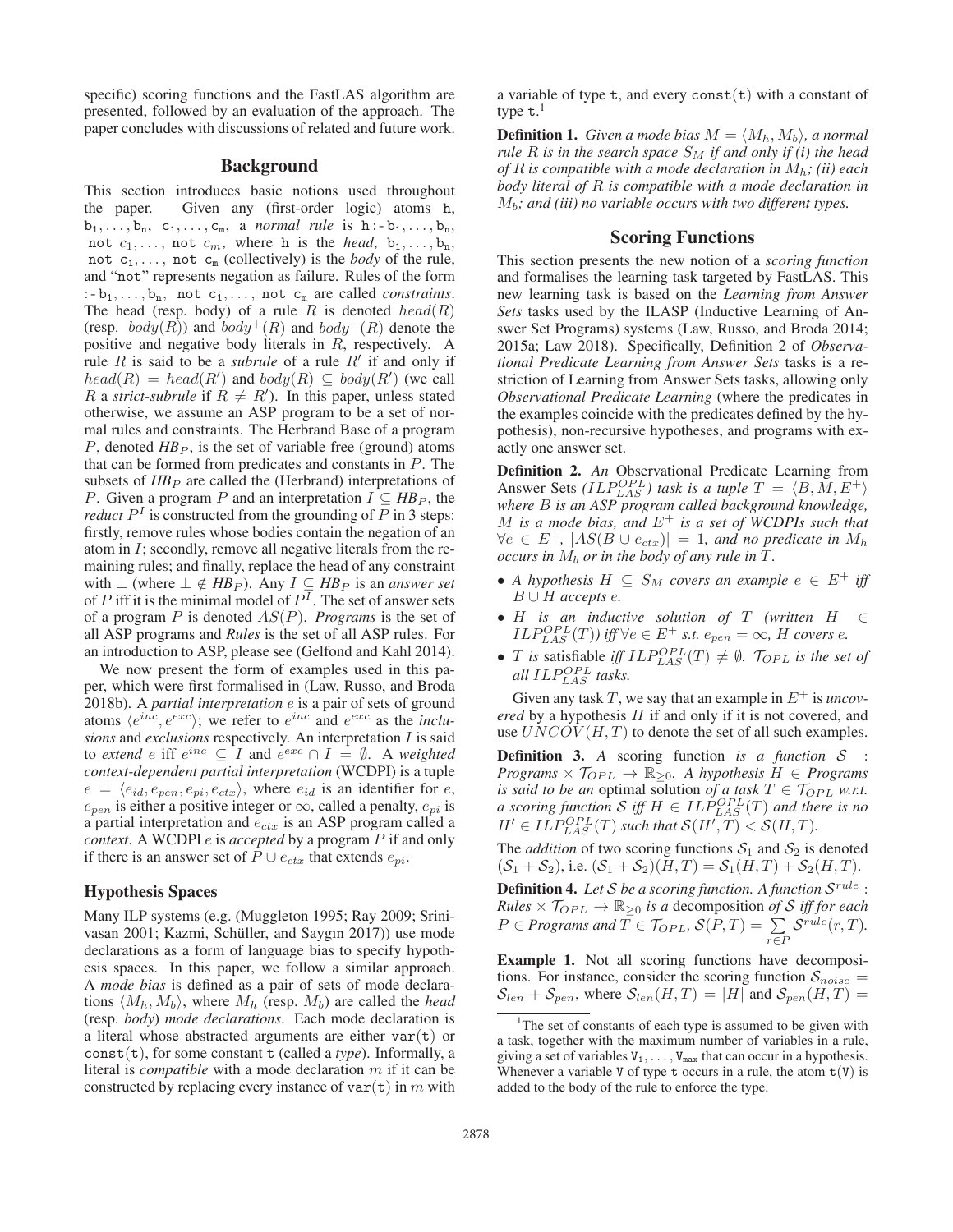$\sum$  $e\in UNCOV(H,T)$  $e_{pen}$ . There is clearly a decomposition of

 $S_{len}, S_{len}^{rule}(h, T) = |h|$ ; however,  $S_{pen}$  is not decomposable. To see this, consider the  $ILP_{LAS}^{OPL}$  task with an empty background knowledge, the hypothesis space  ${p, q}$ . and a single example  $\langle \texttt{eg}_1, 1, \langle \{\texttt{p}, \texttt{q}\}, \emptyset \rangle$ ,  $\emptyset$ . Assume there is such a decomposition  $\mathcal{S}^{\text{rule}}_{\text{pen}}$ .  $\mathcal{S}^{\text{rule}}_{\text{pen}}(p., T)$  must be  $\mathcal{S}_{\text{pen}}(\{p.\}, T)$ which is 1. Similarly,  $\mathcal{S}_{pen}^{rule}(\mathbf{q}_{\cdot},T)$  must also be 1. This would imply that  $S_{pen}(\lbrace p, q \rbrace, T)$  should be 2, but it is 0. Hence  $S_{pen}$ , and similarly  $S_{noise}$ , are not decomposable.

The FastLAS algorithm presented in the next section supports scoring functions that are either decomposable, or of the form  $(S + S_{pen})$  where S is decomposable.

## Algorithm

This section presents the FastLAS algorithm, which is guaranteed to return an optimal solution of any  $ILP_{LAS}^{OPL}$  task with respect to any scoring function decomposition. Fast-LAS consists of four main steps: (1) *initial construction*; (2) *generalisation*; (3) *optimisation*; and (4) *solving*. During the initial construction phase, a subset  $S_M^1$  of the given hypothesis space is constructed, which is guaranteed to contain at least one solution of the task if the task is satisfiable.  $S_M^1$  is likely to contain very specific rules, each of which has been computed to cover only a single example. The generalisation phase searches for rules that are subrules of one or more rules in  $S_M^1$ , which can cover multiple examples leading to a larger hypothesis space  $S_M^2$ . The optimisation phase takes each rule  $\hat{R}$  in  $S_M^2$  and computes an optimal subrule  $R'$ , with respect to the scoring function, that is consistent with the exclusions in all examples. The resulting hypothesis space  $S_M^3$  is guaranteed to contain an optimal inductive solution of the task (if the task is satisfiable). In the final solving phase, the FastLAS algorithm searches for a subset of  $S_M^3$ that covers all the examples and which is guaranteed to be an optimal solution of the full task. For the remainder of this section, let T be the  $ILP_{LAS}^{OPL}$  task  $\langle B, M, E^+ \rangle$ . Details on how to download and use the FastLAS system, together with all datasets in this paper, are available from the FastLAS webpage, https://spike-imperial.github.io/FastLAS/. Due to space restrictions, most proofs are omitted from this paper, but are available in a document on this webpage.

## Initial Construction

We say that a subset of the hypothesis space of a task is *SATsufficient* if and only if it either contains at least one solution of the task or the original task is unsatisfiable. This section presents a method for computing a SAT-sufficient subset of a hypothesis space.

**Definition 5.** Let  $e \in E^+$  and a be a ground atom. A rule R *is in the* characteristic ruleset *of* T *w.r.t.* a *and* e *(written*  $\mathcal{C}(T, a, e)$ *)* if and only if: (i)  $R \in S_M$ *;* (ii) there is at *least one ground instance*  $R^g$  *of* R *s.t.*  $a = head(R^g)$  *and*  $body(R<sup>g</sup>)$  *is satisfied by the unique answer set of*  $B \cup e_{ctx}$ *;* and (iii) there is no rule  $R'$  that satisfies (i) and (ii) s.t.  $\overline{R}$  is a strict subrule of R'.

**Example 2.** Consider a (propositional) task  $T$  with an empty background knowledge, mode declarations  $M =$  $\langle \{\text{p},\text{q}\}, \{\text{r},\text{ not r},\text{s},\text{ not s}\}\rangle$  and two examples  $e_1$  $\langle 1, \infty, \langle \{p\}, \{q\} \rangle, \{r.\} \rangle$  and  $e_2 = \langle 2, \infty, \langle \{q\}, \{p\} \rangle, \emptyset \rangle$ .

For each atom a, and each example  $e, C(T, a, e)$  contains the set of all maximal rules that (combined with B and  $e_{ctx}$ ) prove a. So, for the atoms p and q, and the two examples, the characteristic rulesets are as follows.

- $C(T, p, e_1) = \{p : -r, not s.\}.$
- $C(T, q, e_1) = \{q:-r, not s.\}.$
- $C(T, p, e_2) = \{p : \text{not } r, \text{ not } s.\}.$
- $C(T, q, e_2) = \{q : \text{not } r, \text{ not } s.\}.$

**Proposition 1.** Let  $e$  be an example in  $E^+$  and  $H \subseteq S_M$ . *B* ∪ *H accepts e if and only if (1) for each*  $a \in e^{inc}$  *there is at least one rule in* H *that is a subrule of a rule in*  $\mathcal{C}(T, a, e)$ ; *and (2) for each*  $a \in e^{exc}$ *, no rule in* H *is a subrule of any rule in*  $C(T, a, e)$ *.* 

Proposition 1 shows that the characteristic rulesets can be used to check whether a hypothesis (combined with the background knowledge) accepts an example. This leads to the definition of the characterisation of an example.

**Definition 6.** *The* characterisation *of an example*  $e \in$  $E^+$ U *(written*  $C(T, e)$ *) is the pair*  $\langle e_I, e_V \rangle$ *, where*  $e_I =$  $a \in e^{i n c}$  $\mathcal{C}(T, a, e)$  and  $e_V = \dot{\cup}$  $a \in e^{exc}$  $\mathcal{C}(T,a,e)$ .

Theorem 1 shows that the characterisations of examples in  $T$ can be used to construct a SAT-sufficient subset of a hypothesis space called the characterisation of T (written  $C(T)$ ).

**Theorem 1.** Let  $C(T) = \{R \mid e \in E^+, R \in e_I\}$ . T is *satisfiable if and only if* C(T) *contains an inductive solution of* T*.*

Note that the  $e_V$  sets are not used when constructing  $\mathcal{C}(T)$ . The intuition is that the union of all  $e_I$  sets contains any maximal rule that proves at least one inclusion, and therefore any maximal rule that could possibly be useful for covering an example. The  $e_V$  sets, on the other hand, are the sets of all maximal rules that prove at least one exclusion, and so these are the rules that can not be in any inductive solution. The  $e_V$  sets are therefore not important when constructing a SAT-sufficient subset of the hypothesis space. They are, however, crucial in the *optimisation* phase of the algorithm, when the maximal rules in  $C(T)$  are optimised according to the scoring function. The  $e_V$  sets give a boundary to this optimisation to prevent exclusions from being proved.

**Example 3.** Reconsider the task  $T$  from Example 2.

- $C(T, e_1) = \langle \{p : -r, not s. \}, \{q : -r, not s. \} \rangle$ .
- $C(T, e_2) = \langle \{q : -\text{not } r, \text{not } s.\}, \{p : -\text{not } r, \text{not } s.\} \rangle$ .
- $C(T) = \{p:-r, not s. q:-not r, not s.\}$

 $\mathcal{C}(T)$  is SAT-sufficient, as  $\mathcal{C}(T)$  itself is a solution. The rules in the  $e_V$  sets give a boundary for optimising the rules in  $C(T)$  (which takes place in a later phase of the FastLAS algorithm). In this case, they show that neither rule can have their first body literal removed without causing one of the exclusions to be proved.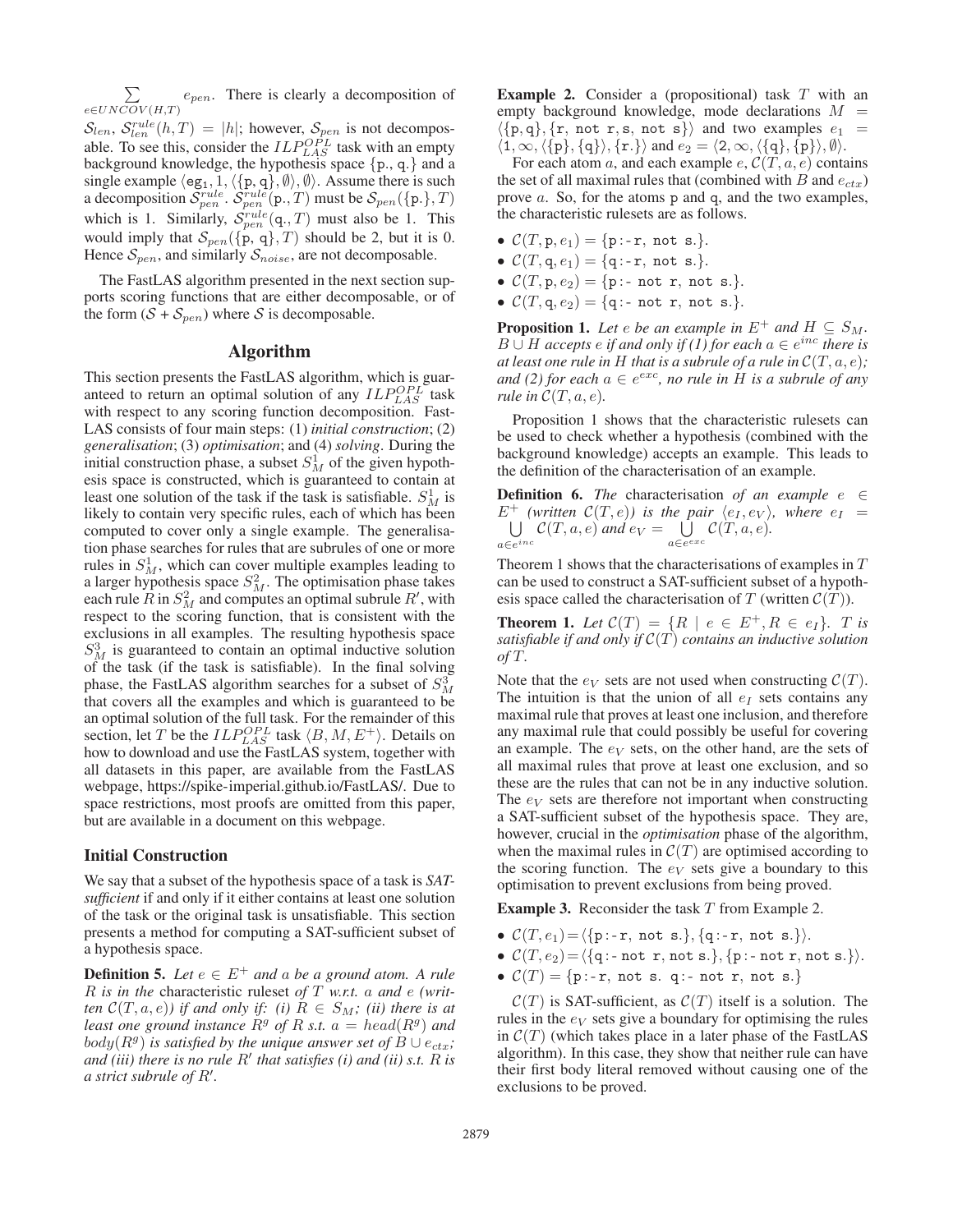The characterisation of an example can be computed using ASP. FastLAS uses a meta-level ASP encoding  $\mathcal{M}(T, a, e)$  for which there is a one-to-one mapping between the subset-maximal<sup>2</sup> answer sets of  $\mathcal{M}(T, a, e)$  and the rules in  $C(T, a, e)$ . The Clingo5 (Gebser et al. 2016) ASP solver can be used to efficiently compute the subset-maximal answer sets of a program. The first step of the FastLAS algorithm is to compute the characterisations of each example. As characterisations of examples are independent from each other, they can be computed in parallel.

## Generalisation

Characterisations of examples contain extremely specific rules. It is necessary to consider rules that are subrules of multiple rules in the characterisations. Definition 7 generalises the characteristic hypothesis space.

**Definition 7.** *For any rule*  $R \in S_M$ *, let*  $c_R$  *be the set of all rules*  $R'$  in  $C(T)$  *s.t.*  $R$  *is a subrule of*  $R'$ . *The* generalised characteristic hypothesis space *of*  $T$ *, written*  $\mathcal{G}(T)$ *, is the set containing every rule* R *for which*  $c_R \neq \emptyset$  *and there is no rule*  $R' \in S_M$  *s.t.* R *is a strict subrule of*  $R'$  *and*  $c_R = c_{R'}$ .

**Example 4.** Let T be a task such that  $C(T) = \{R_1, R_2\}$ , where  $R_1 = \mathbf{p} \cdot \mathbf{q}$ ,  $\mathbf{r}$  and  $R_2 = \mathbf{p} \cdot \mathbf{q}$ ,  $\mathbf{s}$ .

- $R_1, R_2 \in \mathcal{G}(T)$ .
- $R_3 = \text{p} : -\text{q} \in \mathcal{G}(T)$  as  $c_{R_3} = \{R_1, R_2\}$  (and clearly any rule of which  $R_3$  is a strict subrule could not be a subrule of both  $R_1$  and  $R_2$ ).
- No other rule is in  $\mathcal{G}(T)$ . For example, the fact  $R_4 = p$  is not in  $\mathcal{G}(T)$ , as it is a strict subrule of  $R_3$ , and  $c_{R_3} = c_{R_4}$ . Note that  $R_4$  is more general than  $R_3$ , and may have a lower score, depending on the scoring function. This is not important when constructing  $\mathcal{G}(T)$ . Further generalisations, taking into account the scoring function, are described in the next section.

The second step of FastLAS is to compute  $\mathcal{G}(T)$  from  $\mathcal{C}(T)$ . This is done by taking each rule R in  $\mathcal{C}(T)$  (in parallel) and searching for subrules which are in  $\mathcal{G}(T)$ .

### **Optimisation**

We say that a subset of the hypothesis space of a task is *OPT-sufficient* (w.r.t. a scoring function) if and only if it either contains at least one optimal solution of the task or the original task is unsatisfiable. The generalised characteristic hypothesis space contains rules that have been generalised, but only for cases where it is possible to combine multiple rules. In many cases, it is also necessary to generalise rules in order to optimise with respect to the scoring function. As we only focus on decomposable scoring functions in this paper, this computation can be done independently for each rule in  $\mathcal{G}(T)$ . Definition 8 formalises the notion of an *optimised characteristic hypothesis space*.

**Definition 8.** Let  $R \in S_M$  and S be a decomposable scor- $\int$ *ing function.*  $R'$  *is an* optimisation *of*  $R$  *iff: (i)*  $R'$  *is a subrule of R;* (*ii*)  $\sharp e \in E^+$  *s.t.*  $e_{pen} = \infty$  *and*  $R'$  *is a subrule of a rule in*  $e_V$ *; and (iii) there is no R'' satisfying (i)-(ii) s.t.*  $\mathcal{S}^{rule}(R'',T) < \mathcal{S}^{rule}(R',T)$ . R is optimisable *iff it has at least one optimisation. An* optimised characteristic hypothesis space *of* T *w.r.t.* S *is a set of rules containing at least one optimisation of each optimisable rule in*  $\mathcal{G}(T)$ *.* 

**Example 5.** Reconsider the task  $T$  from Example 2, for which  $C(T)$  is given in Example 3, and the scoring function  $S_{len}$ . First note that  $\mathcal{G}(T) = \mathcal{C}(T)$ . The subrules of the rule  $p:-r$ , not s are itself,  $p:-r$ ,  $p:-$  not s and p. The last two rules are subrules of  $p:$ - not r, not s, which is in  $(e_2)_V$ , and so cannot be optimisations by point (ii) of Definition 8. Clearly the score of the first rule is higher than the second; hence, the only optimisation of the original rule is  $p : -r$ . A similar argument shows that q : - not r is the only optimisation of  $q:$  - not r, not s. So the only optimised characteristic hypothesis space of  $T$  w.r.t.  $\mathcal{S}_{len}$  is  ${p:-r. q:- not r.}.$ 

Theorem 2 shows that optimised characteristic hypothesis spaces are guaranteed to be OPT-sufficient.

Theorem 2. *Let* O *be an optimised characteristic hypothesis space of* T *w.r.t. to a decomposable scoring function* S*. If* T *is satisfiable, then* O *contains at least one optimal inductive solution of* T *w.r.t.* S*.*

*Proof.* If T is satisfiable then it has at least one optimal inductive solution. Let  $H^*$  be an arbitrary such solution. By the definition of  $\mathcal{G}(T)$ , for each  $h \in H^*$ , there must be a rule  $R_h \in \mathcal{G}(T)$  such that  $c_h = c_{R_h}$  and h is a subrule of  $R_h$ . As each  $h \in H^*$  is part of an optimal inductive solution of T and is a subrule of  $R<sub>h</sub>$ , it must be an optimisation of  $R_h$ ,<sup>3</sup> which shows that  $R_h$  is optimisable. Hence, for each  $h \in H^*$ , there is at least one rule  $h' \in O$  such that  $c_h = c_{h'}$ ,  $S_{rule}(h, T) = S_{rule}(h', T)$  and h' is not a subrule of any rule in  $V_e$  for any  $e \in E^+$  st  $e_{pen} = \infty$ . Pick an arbitrary  $H' \subseteq O$  that contains one such rule for each  $h \in H^*$  (and no other rules).  $S(H',T) = S(H,T)$ , and  $H' \in ILP_{LAS}^{OPL}(T)$ . Hence,  $H'$  is an optimal inductive solution of T w.r.t. S.

Computing Optimised Characteristic Hypothesis Spaces Given a rule  $R \in \mathcal{G}(T)$  it is possible to compute an optimisation of  $R$  using ASP, provided that the decomposition of the scoring function is expressed in ASP, using a predicate penalty/2. The first argument of penalty is an integer, representing the value of the penalty, and the second is a term, associating a unique identifier with each penalty. These identifiers are important, as answer sets do not contain repeated elements, meaning that to pay two penalties of 1, there must be two distinct penalty atoms with value 1.

Our ASP representation relies on the following notation. Given an atom  $a, rv(a)$  denotes the atom constructed by replacing each variable  $V$  in  $a$  with the ground term

<sup>&</sup>lt;sup>2</sup>Given a program *P*. *A* is a subset-maximal answer set of *P* if and only if  $A \in AS(P)$  and A is not a subset of any other answer set in  $P$ . Note that as the meta-level encoding contains *choice rules*, it does have some non-subset-maximal answer sets.

 $3$ Point (i) of the definition of an optimisation is met because  $h$ is a subrule of  $R_h$ ; point (ii) must be met, or  $H^*$  would not be an inductive solution of T; and (iii) must also be met, or  $H^*$  would not be an optimal solution of T.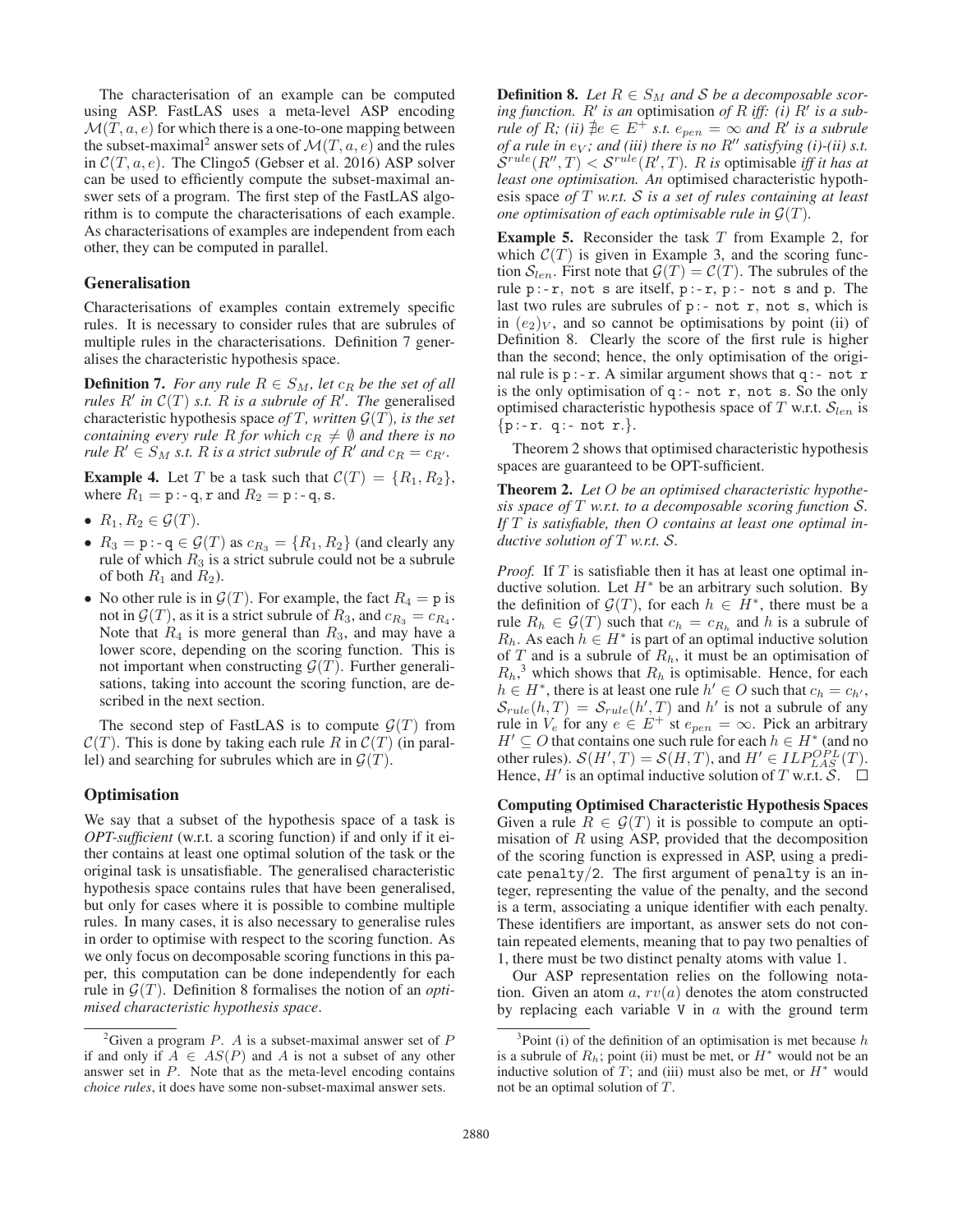$var("V")$ . For any rule R,  $\mathcal{M}(R)$  is the set of facts  ${head(rv(a))}. | a = head(R){} \cup {in-body(pos(rv(a)))}.$  $a = body^+(R)$ } ∪ {in\_body(neg(rv(a))). |  $a =$  $body^{-}(R)$ .

Definition 9. *Let* P *be an ASP program, which defines the predicate* penalty/2*. The scoring function* S[P] *is defined in terms of its decomposition. For*  $\lim_{h \to 0} h \in R$ *ules and*  $T \in \mathcal{T}_{OPL}$ ,  $\mathcal{S}[\hat{P}]^{rule}(h,T) =$ min  $A\in AS(\mathcal{M}(h)\cup P)$  $\sum_{\texttt{penalty}({\texttt{x}},{\texttt{y}}) \in A} {\texttt{x}}.$ 

**Example 6.** To express the  $S_{len}$  scoring function in Fast-LAS, we can use the ASP program  $P_{len}$ .  $S_{len} = S[P_{len}]$ .

 $P_{len} = \begin{cases} \text{penalty}(1, \text{head}) : \text{head}(1). \\ \text{nonality}(1, \text{body}(X)) : \text{in } \text{hs} \end{cases}$  $\frac{1}{\texttt{penalty}}(1, \texttt{body}(X))$  : - in\_body(X).  $\mathcal{L}$ 

Note that the second rule has a variable X in the head so a penalty of 1 is paid per body literal. Without this variable the penalty paid for the body of a rule could only be 0 or 1.

For any ASP-based decomposition, we compute the optimisation of a rule R using the ASP encoding in Definition  $10<sup>4</sup>$ 

Definition 10. *Let* S[P] *be a scoring function and* R *be a rule.*  $M_{opt}(P, R, T)$  *is the program containing:* 

- *1.* P*.*
- *2.* M(R)*, where all* in body *facts "*a.*" have been replaced with choices "*0{a}1.*".*
- *3. The weak constraint* :∼ penalty(X, Y).[X@1, Y]*.*
- 4. For each  $e \in E^+$  and  $R' \in e_V$  *s.t.* head(R) =  $head(R'),$  the rule  $v(e_{id})$ : not in body $(a_1), \ldots,$ not in body( $a_n$ ). *where*  $\{a_1, \ldots, a_n\}$  *are the literals*<sup>5</sup> in the body of  $\overrightarrow{R}$  that do not occur in the body of  $R'$ .
- *5. For each*  $e \in E^+$  *s.t.*  $e_{pen} = \infty$ *, the constraint* :  $v(e_{id})$ *.*

Any answer set A of  $\mathcal{M}_{opt}(P, R, T)$  can be mapped back into an ASP rule, by interpreting the head and in body atoms in A.  $\mathcal{M}_{rule}^{-1}(A)$  denotes the rule extracted from A.

Theorem 3. *Let* S[P] *be a scoring function and* R *be a rule. Let* AS *be the optimal answer sets of*  $M_{opt}(P, R, T)$ *.*  $\{\mathcal{M}_{rule}^{-1}(A) \mid A \in AS\}$  *is the set of all optimisations of R.* 

FastLAS computes an optimisation of each optimisable rule in  $\mathcal{G}(T)$  using the  $\mathcal{M}_{opt}$  encoding, the correctness of which is proved by Theorem 3. By Theorem 2, this set of optimisations is guaranteed to be OPT-sufficient.

Noise. Point (ii) of Definition 8 means that no optimisation of any rule can prove an exclusion of an example with an infinite penalty. This is because no such rule could ever appear in an inductive solution of the task. However, we must consider such rules for examples with finite penalties (which can be left uncovered). In this setting we use an iterative method, formalised by Algorithm 1.  $opt(P, R, T)$ iteratively constructs a set of rules RS such that in each iteration, the new rule  $R_{new}$  added to  $RS$  satisfies the following properties: (1)  $R_{new}$  is a subrule of R; (2)  $R_{new}$  is not a subrule of  $R' \in e_V$  for any  $e \in E^+$  such that  $e_{pen} = \infty$ ; (3) for each  $R' \in \mathbb{R}$ S there is at least one example  $e \in E^+$  for which  $R'$  is a subrule of at least one rule in  $e_V$  and  $R_{new}$ is not a subrule of any rule in  $e_V$ ; and (4)  $R_{new}$  is optimal w.r.t.  $S[P]$ . Conditions (1), (2) and (4) are enforced by  $\mathcal{M}_{opt}$ . Condition (3) is enforced by the constraints in CS. Theorem 4 shows that Algorithm 1 can be used to compute an OPT-sufficient subset of the hypothesis space.

| Algorithm 1 $opt(P, R, T)$                                                                                                                                           |
|----------------------------------------------------------------------------------------------------------------------------------------------------------------------|
| <b>procedure</b> $OPT(P, R, T)$                                                                                                                                      |
| $CS = \emptyset$ ; $RS = \emptyset$ ;                                                                                                                                |
| while $AS(\mathcal{M}_{opt}(P, R, T) \cup CS) \neq \emptyset$ do                                                                                                     |
| Fix $A$ to be an optimal answer set of the program                                                                                                                   |
| $R_{new} = \mathcal{M}_{rule}^{-1}(A);$                                                                                                                              |
| $RS = RS \cup \{R_{new}\};$                                                                                                                                          |
| $CS = CS \cup \left\{ \left. \begin{gathered} . - \bigwedge_{\mathsf{v}(\mathtt{id}_1) \in \mathtt{A}} \mathsf{v}(\mathtt{id}_1). \right\} ; \end{gathered} \right.$ |
| end while                                                                                                                                                            |
| return $RS$ ;                                                                                                                                                        |
| end procedure                                                                                                                                                        |

Theorem 4. *Let* S[P] *be a scoring function.*  $\bigcup$  *opt*(*P*, *R*, *T*) *is OPT-sufficient w.r.t.* ( $\mathcal{S}[P]$  +  $\mathcal{S}_{pen}$ ).  $R \in \mathcal{G}(T)$ 

## Solving

Once an OPT-sufficient subset of the hypothesis space has been computed, it is possible to pass the task, along with this hypothesis space to an off-the-shelf ILP system, such as ILASP (Law, Russo, and Broda 2015a), which can find an optimal solution of the task. In fact, as the learning tasks that FastLAS solves are a simplification of the full  $ILP_{LAS}^{context}$ tasks solved by ILASP, it is more efficient to use a specialised ASP encoding to find the optimal inductive solution. This ASP encoding is given in the proofs document on the FastLAS webpage, together with a proof of its correctness.

FastLAS is sound and complete w.r.t. the optimal inductive solutions of any  $ILP_{LAS}^{OPL}$  task under any decomposable scoring function (or any decomposable scoring function added to  $S_{pen}$ ), meaning that if FastLAS is used to solve an  $ILP_{LAS}^{OPL}$  task with the scoring function  $(S_{len} + S_{pen})$ , then it has exactly the same guarantees as the state-of-the-art ILASP systems. However, we show in our evaluation that FastLAS is significantly faster than ILASP on these tasks.

# Evaluation

This section contains an evaluation of the FastLAS approach. The aim of the evaluation is to answer two questions: firstly, if we use standard scoring functions, is the FastLAS algorithm faster than state-of-the-art approaches that use the same standard scoring function; and secondly,

<sup>&</sup>lt;sup>4</sup>This uses a wider subset of ASP than other programs in this paper. Roughly speaking, a *choice rule* "0{a}1." is equivalent to "a:- not  $\hat{a}$ .  $\hat{a}$ :- not a." (where for any atom a,  $\hat{a}$ <br>is a new atom representing the complement of a) and generis a new atom, representing the complement of a) and generates two answer sets one with and one without a. The *weak* ates two answer sets, one with and one without a. The *weak constraint* :<sup>∼</sup> penalty(X, Y).[X@1, Y] creates a preference ordering over answer sets, s.t. *optimal* answer sets A minimise  $\sum_{\substack{\text{penalty}(x, y) \in A \\ \text{5} \text{Positive literals } a}} x.$ 

<sup>&</sup>lt;sup>5</sup>Positive literals a are replaced with  $pos(rv(a))$  and negative rals not, a are replaced with  $neg(rv(a))$ literals not a are replaced with  $neg(rv(a))$ .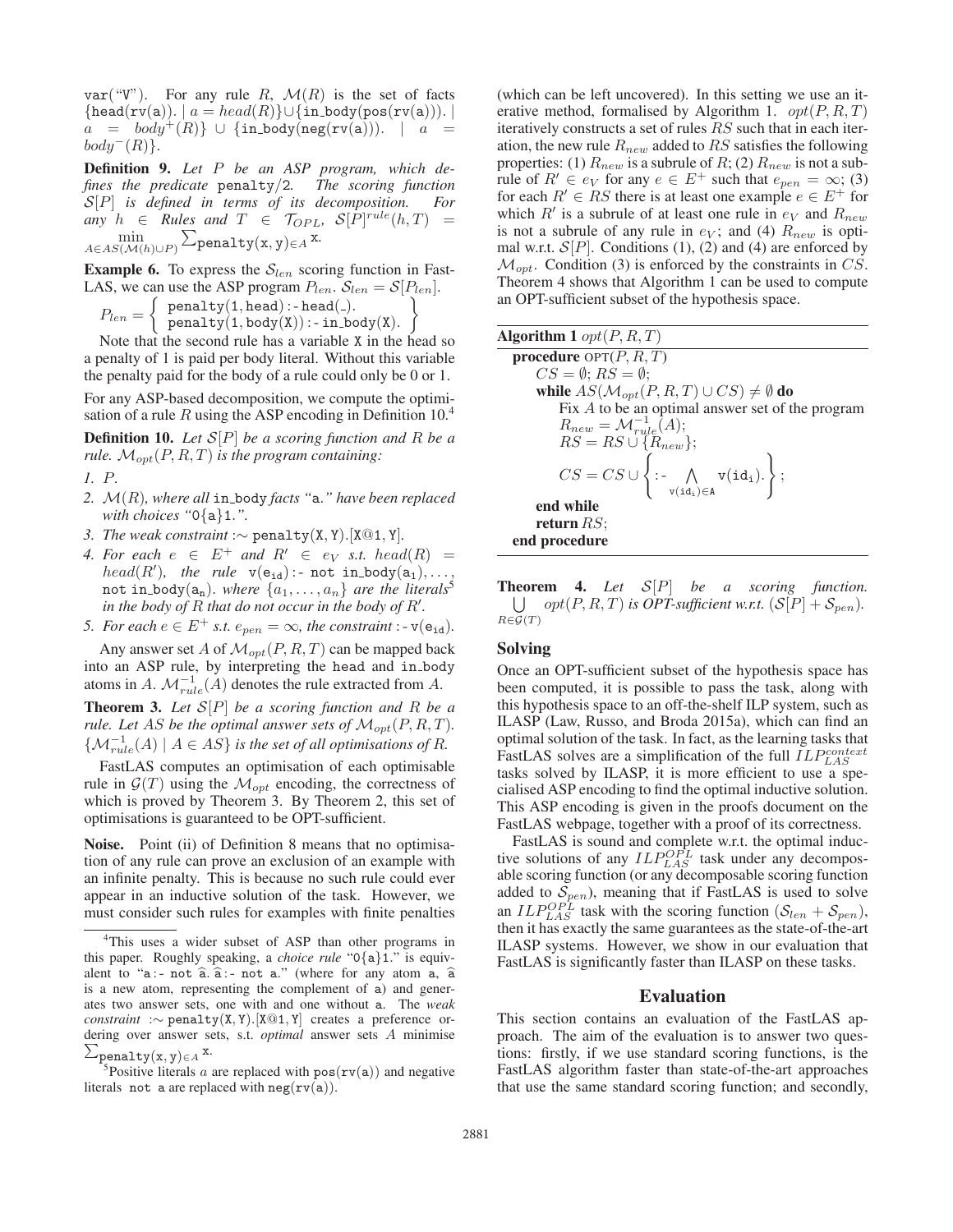| System         | F <sub>1</sub> | Running Time     |  |
|----------------|----------------|------------------|--|
| <b>INSPIRE</b> | 0.733/0.712    | $-1-$            |  |
| ILASP3         | 0.757/0.777    | 210.4s / 1051.4s |  |
| FastLAS        | 0.751/0.768    | 0.909s/4.5s      |  |

Table 1: Results for INSPIRE, ILASP3 and FastLAS on the sentence chunking dataset. Each entry is of the form a / b, where a and b are the results for tasks with 100 and 500 examples, respectively.

in cases where we have a domain-specific notion of performance, can we use domain-specific scoring functions to improve performance w.r.t. this measure.

#### Comparison of FastLAS with the state-of-the-art

FastLAS was evaluated on two datasets that have previously been used to evaluate the state-of-the-art ASP-based ILP systems: OLED (Katzouris, Artikis, and Paliouras 2016), INSPIRE (Kazmi, Schüller, and Saygın 2017) and ILASP3 (Law, Russo, and Broda 2018b).<sup>6</sup>

INSPIRE (Kazmi, Schüller, and Saygın 2017) has been evaluated using a sentence chunking (Tjong Kim Sang and Buchholz 2000) dataset (Agirre et al. 2016), where the goal is to learn to split a sentence into short phrases called chunks. (Kazmi, Schüller, and Saygın 2017) describes how to transform each sentence into a set of facts consisting of part of speech (POS) tags, forming a pre-processing step. We ran FastLAS on the processed version of the dataset using each of these sets of facts as an example, learning rules for whether to split the sentence between each pair of tags. Both FastLAS and ILASP3 outperformed INSPIRE in terms of the average  $F_1$  score. FastLAS and ILASP3 achieved similar scores.7 INSPIRE is an *approximate* system that, although using the same scoring function as FastLAS and ILASP3, does not guarantee optimality. This explains the significantly better  $F_1$  scores of FastLAS and ILASP3. One might expect that this would mean that INSPIRE would be faster than FastLAS and ILASP3. This does not seem to be the case – running times are not reported in (Kazmi, Schüller, and Saygın 2017), but a timeout of 30 minutes is used, after which the best solution computed so far was returned, which would indicate that at least some of the exper-

| System         | $F_{1}$ | <b>Running Time</b> |
|----------------|---------|---------------------|
| <b>OLED</b>    | 0.792   | 107s                |
| ILASP3         | 0.837   | 523.3s              |
| <b>FastLAS</b> | 0.907   | 263.8s              |

Table 2: Results for OLED, ILASP3 and FastLAS on the CAVIAR dataset.

iments did not complete in 30 minutes. On the other hand, every experiment for FastLAS and ILASP3 completed inside 30 minutes. Furthermore, FastLAS is over two orders of magnitude faster than ILASP3.

We compared FastLAS to OLED (Katzouris, Artikis, and Paliouras 2016) and ILASP3 on a dataset containing data gathered from a video stream (Fisher, Santos-Victor, and Crowley 2004). Information such as the positions of people has been extracted from the stream, and humans have annotated the data to specify when any two people are interacting. Specifically, we consider a task from (Katzouris, Artikis, and Paliouras 2016), in which the aim is to learn rules to define initiating and terminating conditions for two people meeting. As ILASP3 enumerates the hypothesis space in full, it is not able to use large hypothesis spaces. A small subset of the hypothesis space used by OLED was used in the ILASP3 experiments, restricting the number of literals in the body, employing several "common sense" constraints, such as a person cannot be walking and running at the same time, and forbidding multiple uses of the same predicate in the body of a single rule. As this is real data, not constructed with a target hypothesis in mind, there may be better hypotheses outside this restricted subset. In the FastLAS experiments, we allowed a much larger hypothesis space without these restrictions, containing over  $2^{44}$  nonisomorphic rules, compared with the hypothesis space used in the ILASP3 experiment, which had only 3370. Even so, the average running time for FastLAS is faster. The average  $F_1$  is also significantly higher. The hypotheses learned by FastLAS are outside the restricted space used by ILASP3, indicating that the larger hypothesis space contains better quality solutions. OLED is significantly faster than both ILASP3 and FastLAS on this dataset; however, as it is an approximate system that does not guarantee optimality, this is unsurprising. OLED's average  $F_1$  score is significantly lower than both ILASP3's and FastLAS's.

#### Domain-specific scoring functions

We experimented with three scoring functions (each added to  $S_{pen}$  to account for noise), aimed at encouraging progressively more generalisation. Their decompositions were  $\mathcal{S}_{len}^{rule}$ ,  $\mathcal{S}_{cov}^{rule}(h,\overline{T}) = \frac{1000}{COV(h,T)}$ , where  $\mathcal{COV}(h,T)$  is the number of inclusions of examples in  $T$  which are covered by h, and  $S_{uni}^{rule}(h,T) = -1.8$  We considered two datasets:

<sup>&</sup>lt;sup>6</sup>The FastLAS and ILASP experiments were run on an Ubuntu 18.04 desktop machine with a 3.6 GHz Intel® Core<sup>TM</sup> i7-4790 processor and with 16GB RAM. For a fair comparison, the final ASP program in the FastLAS solving phase was solved using Clingo 5.3.0 with the same arguments as in the similar phase for ILASP3 (the arguments were  $--$ opt-strat=usc, stratify). The results for INSPIRE and OLED are quoted from (Kazmi, Schüller, and Saygın 2017) and (Katzouris, Artikis, and Paliouras 2016).

<sup>&</sup>lt;sup>7</sup>The small differences between these scores is due to FastLAS finding a different optimal solution to the one found by ILASP3. Starting with a null hypothesis that there is no difference between FastLAS and ILASP3's mean  $F_1$  scores and testing with a paired two-tailed *t*-test yields a *p*-value of .072, meaning that at  $p < .05$ the difference is not statistically significant, whereas a similar comparison of FastLAS and INSPIRE yields a p-value of .0001, meaning that at  $p < .05$  the difference is statistically significant.

<sup>&</sup>lt;sup>8</sup>Note that the last scoring function is technically not a valid scoring function, as it returns a negative integer. This means that FastLAS is not guaranteed to return the optimal solution in this case. In fact, rather than returning the hypothesis with the most rules, FastLAS returns the hypothesis with the most rules which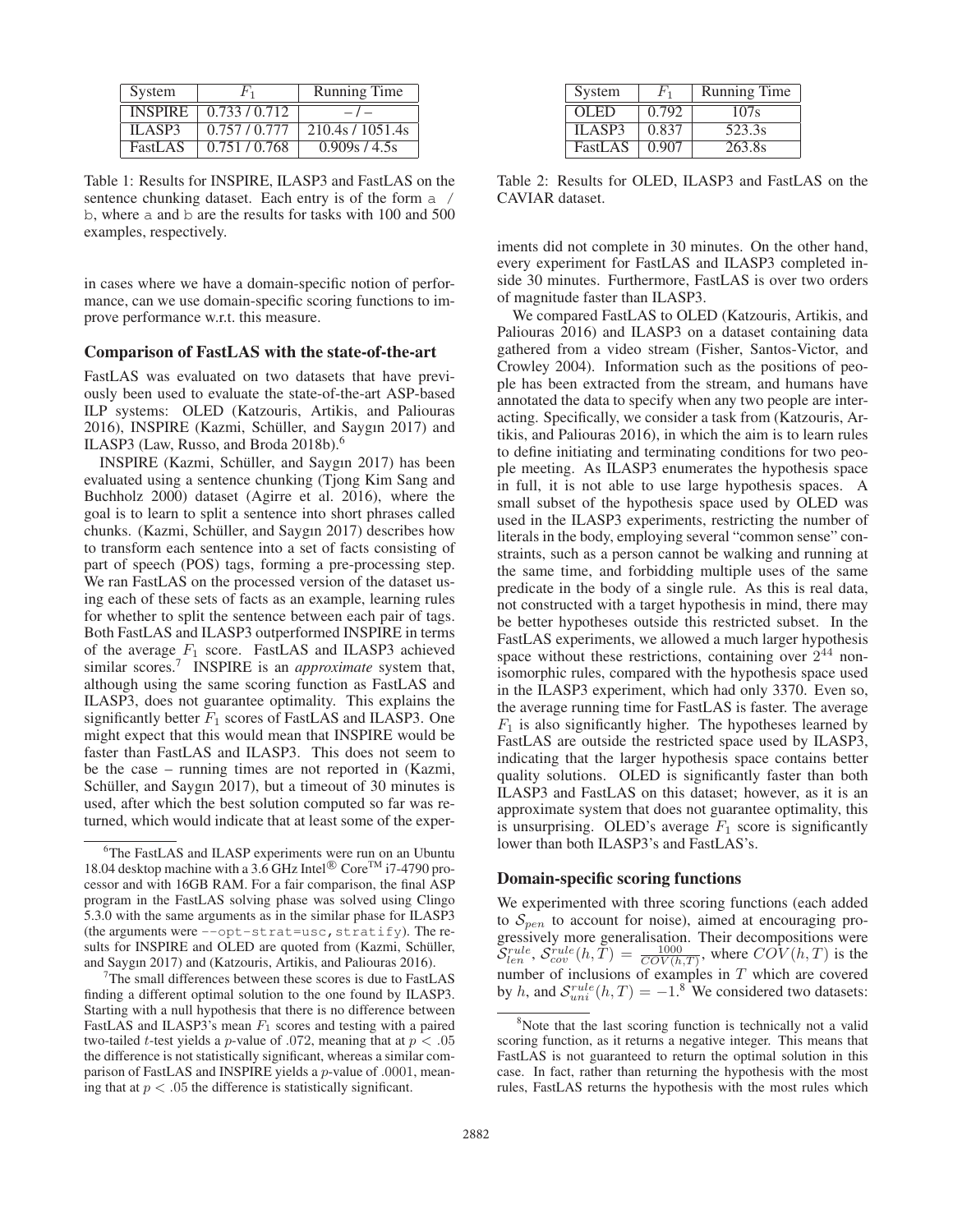| Scoring<br>function | Recall        | Precision   | $F_1$         |
|---------------------|---------------|-------------|---------------|
| $S_{len}$           | 0.782/0.976   | 0.957/0.948 | 0.861/0.962   |
| $S_{cov}$           | 0.792/0.972   | 0.956/0.949 | 0.867/0.960   |
| $S_{uni}$           | 0.820 / 0.973 | 0.955/0.949 | 0.882 / 0.961 |

Table 3: Results for the Amazon dataset, both for learning accept and reject rules. Each entry is of the form (accept / reject).

| Scoring<br>function           | Recall      | Precision   | F'ı         |
|-------------------------------|-------------|-------------|-------------|
| $\mathcal{O}_{len}$           | 0.905/0.974 | 0.951/0.935 | 0.928/0.954 |
| $\mathcal{O}_{\mathit{conv}}$ | 0.892/0.969 | 0.949/0.941 | 0.919/0.955 |
| $\mathfrak{z}_{uni}$          | 0.991/0.966 | 0.917/0.965 | 0.952/0.966 |

Table 4: Results for the Project Management dataset, both for learning accept and reject rules. Each entry is of the form (accept / reject).

Amazon (Amazon 2013) and Project Management (Xu and Stoller 2014). Both datasets are based on access logs, where many requests are made by various users to access various resources, based on the attributes of the requester and the resource. The only attribute of resources in the Amazon dataset is the resource id, whereas the Project Management dataset also includes attributes such as the resource type. The goal of this task was to learn rules for each resource to determine whether a user should be allowed access to different resources. We performed 10-fold cross validation, experimenting with learning accept and assuming that a request should be rejected if our learned rules do not say it should be accepted, and learning reject, assuming a default of accept.

The results show that for both datasets there is an ordering  $S_{len}$ ,  $S_{cov}$ ,  $S_{uni}$ , in terms of the recall when learning accept rules. This indicates that  $\mathcal{S}_{uni}$  encourages learning more general hypotheses, which allow more requests. There is a corresponding reverse ordering for the precision. Interestingly, although the differences are less significant, the orderings in both cases are reversed when learning reject rules, as a more general hypothesis for reject *denies* more requests and therefore accepts fewer. The ability of these scoring functions to encourage or discourage generalisation has the potential to make a significant impact. In security domains, where false positives are potentially more dangerous than false negatives, a scoring function which optimises the precision should be preferred, whereas in healthcare, where false negatives may be more dangerous, the reverse is true.

Universal  $F_1$  In (Cotrini, Weghorn, and Basin 2018) it was argued that standard evaluation measures such as accuracy and the  $F_1$  score may be misleading when evaluating a learner in an access control setting. This is because certain types of request may not be likely to appear in the training/test data, meaning that, although they should be rejected,

there are no negative instances in the data. The standard quality measures would not penalise overly permissive rules that accept these missing requests. A new method of *universal cross validation* was proposed in (Cotrini, Weghorn, and Basin 2018), which is based on a modification of the  $F_1$ score. We refer to it as the *universal*  $F_1$  or  $UF_1$  score.

When using an access control log for learning a policy for accepting a particular resource  $r$ , we construct the examples as follows. The positive and negative examples are as normal (the accepted and rejected requests, respectively). Additionally, there is a third set of examples of "unlabelled" requests, which consists of every person that occurs in the log, but does not request access to  $r$  (they have requested access to other resources). The implicit assumption behind universal  $F_1$  is that it is safer to treat these as negative instances, and therefore when measuring the quality of a hypothesis, it should be penalised for any of the unlabelled examples that it says should be accepted. The definition of precision is therefore altered to *universal precision*:  $UP = \frac{tp}{tp + fp + u}$ , where  $tp$  and  $fn$  is the number of true positives and false negative, as usual, and  $u$  is the number of unlabelled examples predicted by the hypothesis.  $UF_1$  is then defined similarly to  $F_1$ , but using UP rather than standard precision.<sup>9</sup> As the number of unlabelled examples tends to be much higher than the number of examples in the logs, and some of the unlabelled examples are likely to be requests that should be accepted, even the best algorithms in (Cotrini, Weghorn, and Basin 2018) had relatively low  $UF_1$  scores.

We compared FastLAS against the two best performing methods from (Cotrini, Weghorn, and Basin 2018) using the  $UF_1$  score, learning rules for accept on the same four resources. The three scoring functions used earlier in this section perform poorer than the two previous methods, because they each encourage generalisation. In (Cotrini, Weghorn, and Basin 2018), the full set of users in the log is assumed to be given to the algorithms, and is used when selecting rules. We took a similar approach, defining a new scoring function to penalise overly general rules:  $S_{UF_1}^{rule}(h,T)$  =  $1 + \frac{|Predicted(h)|}{\sqrt{|\mathbf{p}_h(t)-\mathbf{p}_h(t)|}}$  $\frac{|Prealched(n)|}{|PosUsers \cap Predicted(h)|}$ , where *PosUsers* is the set of users who appear as an accept request in the training data and *Predicted* $(h)$  is the set of users who are predicted as accept by h. The intuition of this scoring function is as follows: the 1 term is to make this a valid scoring function, which always returns a positive integer; we multiply by the total number of predicted users to penalise for generality; the number of predicted positive instances is in the denominator to encourage these cases. There may be scoring functions with better performance; however, on this dataset, compared with the two previous methods, FastLAS with  $\mathcal{S}_{UF_1}^{rule}(h,T)$  performs as well as the two previous methods.

We make no claims about the legitimacy of universal  $F_1$ as a statistical measure, although we agree with its motivation. The experiments in this section were designed to show that, if the goal of a learner is to maximise  $UF_1$ , standard scoring functions in ILP perform poorly, as they encourage

prove at least one inclusion of an example (the rules which do not satisfy this criterion are not considered by FastLAS).

<sup>&</sup>lt;sup>9</sup>The standard definition of precision is  $Pr = \frac{tp}{tp+fp}$ , recall is  $Re = \frac{tp}{tp+fn}$  and  $F_1$  is the harmonic mean of  $Pr$  and  $Re$ .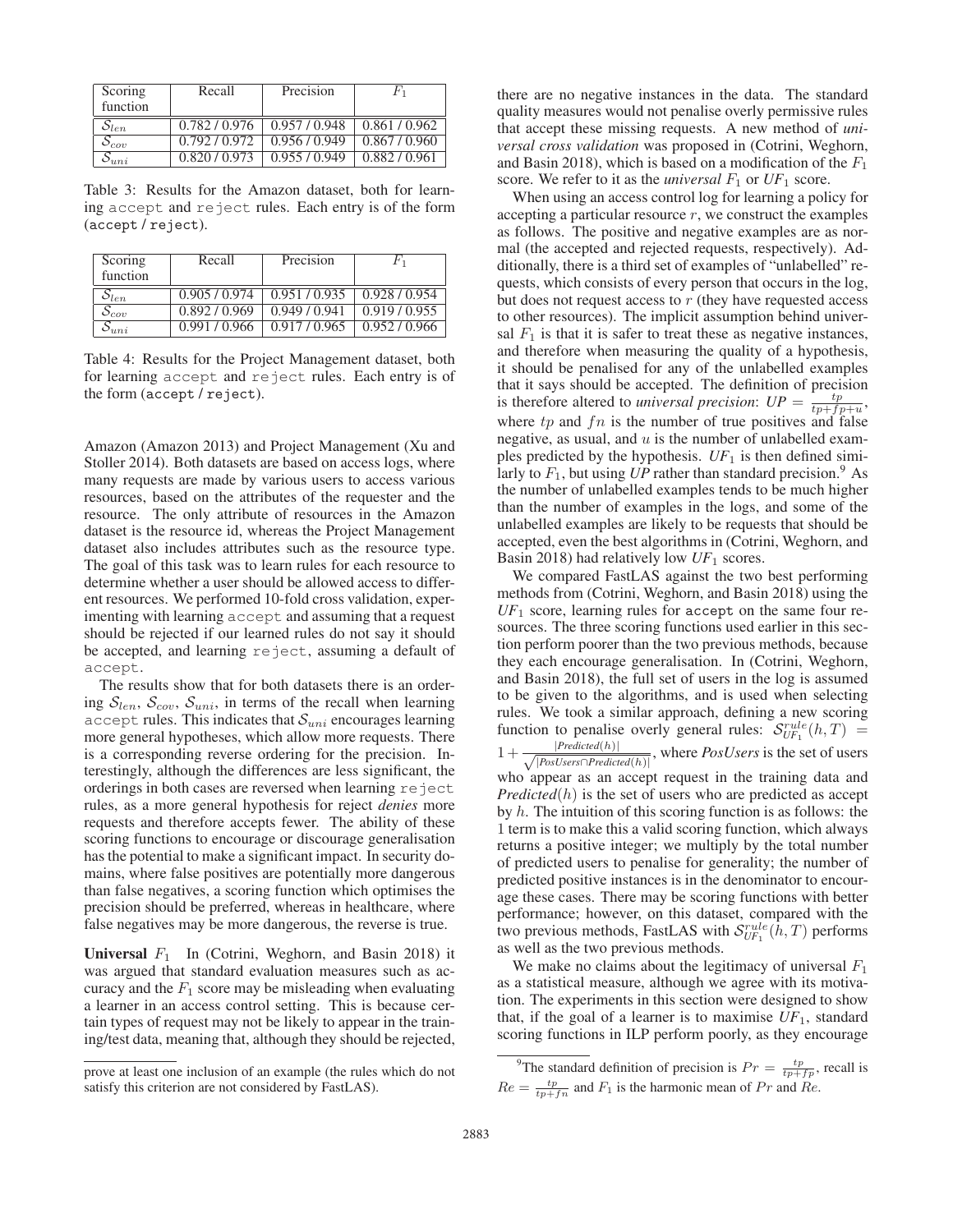| Method                        | Resource 25993 | Resource 4675 | Resource 75078 | Resource 79092 |
|-------------------------------|----------------|---------------|----------------|----------------|
| Rhapsody                      | 0.04           | 0.10          | 0.10           | 0.04           |
| CTA                           | 0.04           | 0.12          | 0.10           | 0.04           |
| FastLAS: $S_{len}$            | 0.02           | 0.04          | 0.02           | 0.02           |
| FastLAS: $\overline{S_{cov}}$ | 0.02           | 0.04          | 0.02           | 0.02           |
| FastLAS: $\mathcal{S}_{uni}$  | 0.01           | 0.04          | 0.02           | 0.02           |
| FastLAS: $S_{UF_1}$           | 0.07           | 0.10          | 0.11           | 0.05           |

Table 5: Universal  $F_1$  scores for the four resources in the Amazon dataset, learning accept rules.

generalisation. If we instead use a specialised scoring function that discourages over-generalisation, we can increase the  $UF_1$  score. This demonstrates that we can inject domainspecific preferences over the properties of hypotheses in order to maximise a domain-specific notion of performance.

## Related Work

The construction phase of the FastLAS algorithm is very similar to early *bottom clause* ILP approaches used by Progol (Muggleton 1995), Aleph (Srinivasan 2001) and later generalised by HAIL (Ray, Broda, and Russo 2003). A key difference is that these early systems all used iterative *cover loop* approaches to construct a hypothesis. A single positive example (corresponding to a single inclusion in this paper) is considered in each iteration. The systems compute the best rule (or rules in the case of HAIL) that covers the example, and add it to the hypothesis. This means that none of these cover loop systems guarantee finding an optimal solution, as although each iteration might find an optimal rule to add to the hypothesis, the final hypothesis may still be sub-optimal.

The ILASP (Law, Russo, and Broda 2015a) systems also learn ASP programs. Our evaluation shows that FastLAS is significantly faster than ILASP when applied on the same learning tasks. This increase in speed is for two main reasons: (1) ILASP3 starts by constructing the hypothesis space in full, whereas FastLAS constructs a small OPT-sufficient subset of the hypothesis space; and (2) ILASP3 translates each example into a set of structural constraints on hypotheses and processes a single example at a time, whereas FastLAS processes the examples in parallel. On the other hand, ILASP is much more general as it can (resources permitting) learn any ASP program (Law, Russo, and Broda 2018a), including programs with choice rules and weak constraints (Law, Russo, and Broda 2015b), and supports recursion and predicate invention (Law 2018). In future work, we intend to lift some of FastLAS's current restrictions, in order to support more of the applications supported by ILASP.

The idea of allowing customised scoring functions has been considered before. Aleph has nine built-in evaluation functions, which are evaluated over single rules and mostly defined over the coverage of the examples, but with some also involving the length of the rule. Aleph also allows a user defined evaluation function to be given, but the Aleph manual (Srinivasan 2001) notes that it is usually not possible to define admissible pruning strategies for an arbitrary evaluation function, so when using this feature the user must also give an admissible pruning strategy. On the other hand, FastLAS can solve a task with any ASP-decomposition of a scoring function. A key difference between the approaches is that Aleph's evaluation function gives a measure of the utility of a rule, whereas FastLAS's scoring functions define the cost of a rule. As noted above Aleph is not guaranteed to find an optimal solution w.r.t. a given scoring function.

The variation of the INSPIRE system in (Schüller and Benz 2018) used a scoring function with many parameters, such as a cost for each variable, a cost for each positive/negative body literal, a cost for each variable that occurs only in the head of the rule (and many others). The total cost of a rule is the sum of its values for these costs. Each of the cost parameters used by INSPIRE could be implemented in FastLAS scoring functions. The flexibility of INSPIRE is that a user can set the values for these costs, whereas the flexibility in FastLAS is that a user can write a completely new scoring function, defining their own parameters.

Metaopt (Cropper and Muggleton 2019) aims to learn the most efficient Prolog program that covers a set of examples. Metaopt uses a *program cost function*, which measures the cost of proving each positive example (atom), given the learned program. Metaopt guarantees to find the program which minimises the maximum program cost over the positive examples. The program cost function can be used to represent computational efficiency, and Metaopt guarantees finding the program that optimises the worst-case efficiency over the examples. Our abstract notion of scoring function is more general, and does not need to be defined in terms of the costs of positive examples, although it can be; however, the current version of FastLAS would not be able to support the program cost functions, as they are not decomposable. Furthermore, there are fundamental differences between Metaopt, which learns definite clauses, but supports recursion and predicate invention, and FastLAS, which learns ASP programs, including negation as failure, but does not support recursion or predicate invention. A further fundamental difference is that FastLAS supports learning in the presence of noise, whereas Metaopt does not, and can only find hypotheses which cover all of the examples.

## Conclusion and Future Work

The FastLAS algorithm presented in this paper solves a restricted form of an  $ILP_{LAS}^{context}$  task with either a purely decomposable scoring function or the combination of a decomposable scoring function with the  $S_{pen}$  function to allow for noisy examples. The evaluation showed that even with these restrictions, FastLAS shows significant improvements over